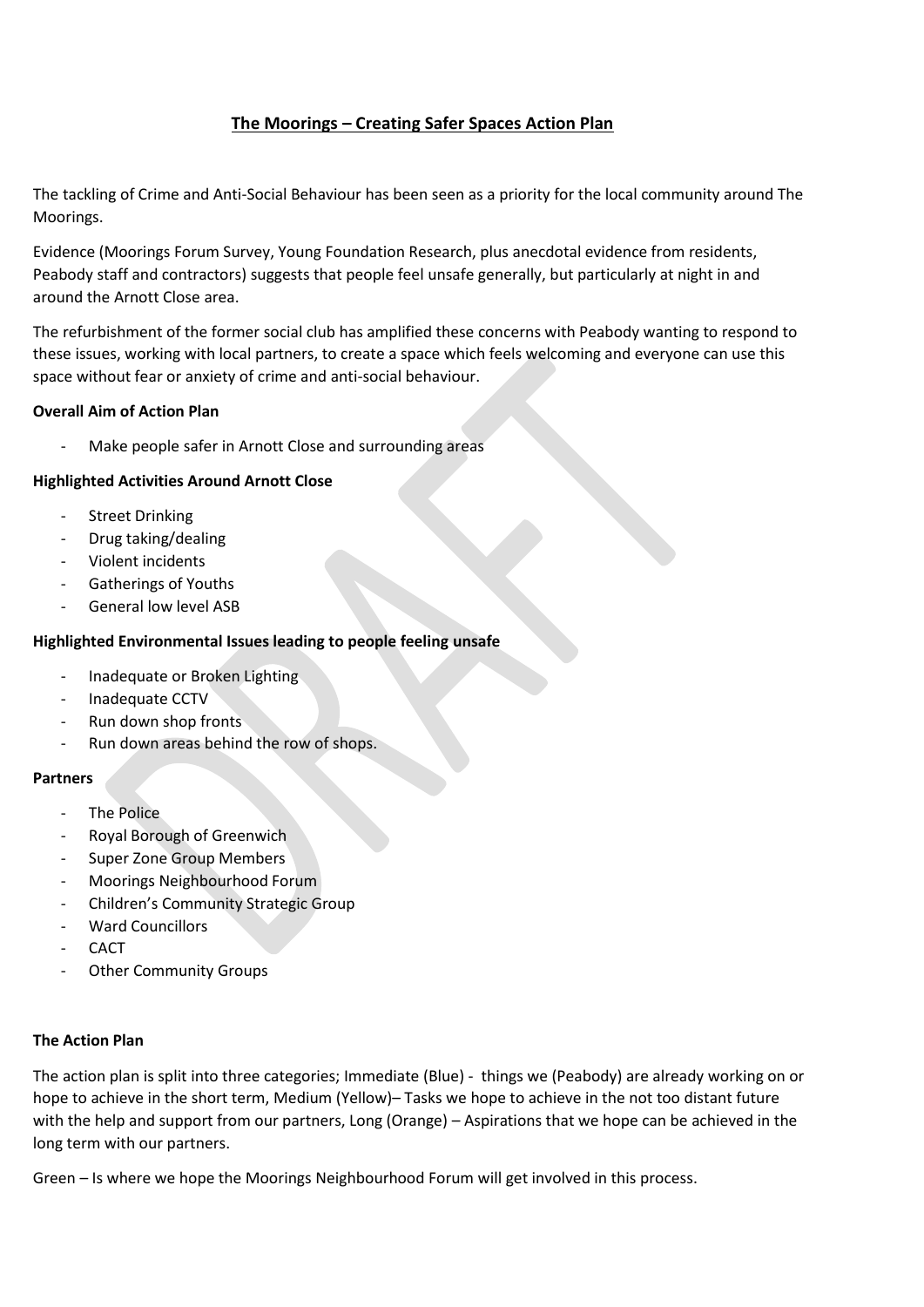# **Action Plan For Peabody and Partners**

|                | <b>IMMEDIATE ACTIONS - What's is already being done?</b>          |                     |                                                                                                                                                                                                                                                                                                                                      |                                       |                                                                                                         |            |                                                                                                                                                                                                |  |
|----------------|-------------------------------------------------------------------|---------------------|--------------------------------------------------------------------------------------------------------------------------------------------------------------------------------------------------------------------------------------------------------------------------------------------------------------------------------------|---------------------------------------|---------------------------------------------------------------------------------------------------------|------------|------------------------------------------------------------------------------------------------------------------------------------------------------------------------------------------------|--|
|                | Action                                                            | Type of<br>activity | <b>Detail</b>                                                                                                                                                                                                                                                                                                                        | Lead<br>individual /<br>organisation  | Key partners to<br>engage                                                                               | Timescale  | Tasks/Progress/Outcomes                                                                                                                                                                        |  |
| $\mathbf{1}$   | Map ongoing<br>initiatives which<br>support / impact<br>this work | Research            | Related to the initiatives below<br>need to understand from key<br>partner agencies what, if any,<br>plans they have in place or have<br>in development                                                                                                                                                                              | Peabody                               | Police, RBG,                                                                                            | 1-3 months | Consult with Super<br>$\bullet$<br>Zone group<br>Collate information on<br>$\bullet$<br>other initiatives from<br>Partners (If any)                                                            |  |
| $\overline{2}$ | Collect<br>comprehensive<br>data set &<br>interrogate             | Research            | Ensure have full picture of ASB<br>including Peabody data from<br>Warden Service and more data<br>about crime - specifically about<br>concentration of crimes in<br>Arnott Square. Also, data from<br>police about extent of local<br>reporting if this is available.<br>Build up a profile of ASB,<br>exploitation, street drinkers | Peabody<br>Police, RBG<br><b>CACT</b> |                                                                                                         | 1-3 months | <b>Collated information</b><br>$\bullet$<br>from surveys, police<br>and warden reports,<br>Peabody colleague<br>experiences.<br>Stats put together<br><b>Shows low levels of</b><br>reporting. |  |
| В              | Establish<br>operational task<br>group &<br>governance            | Governance          | We discussed that this should be<br>a sub-group of the Moorings<br><b>Children's Community Strategic</b><br>Group with key local partners<br>involved.                                                                                                                                                                               | Peabody                               | Police, RBG's Safer<br>Neighbourhoods<br>team, Moorings<br><b>Community Groups,</b><br>Local businesses | 1-3 months | Peabody to establish<br>$\bullet$<br>group with partners<br>(SuperZone)<br>MNF to be invited to sit<br>on this task group<br>Partners to sign up to<br>action plan                             |  |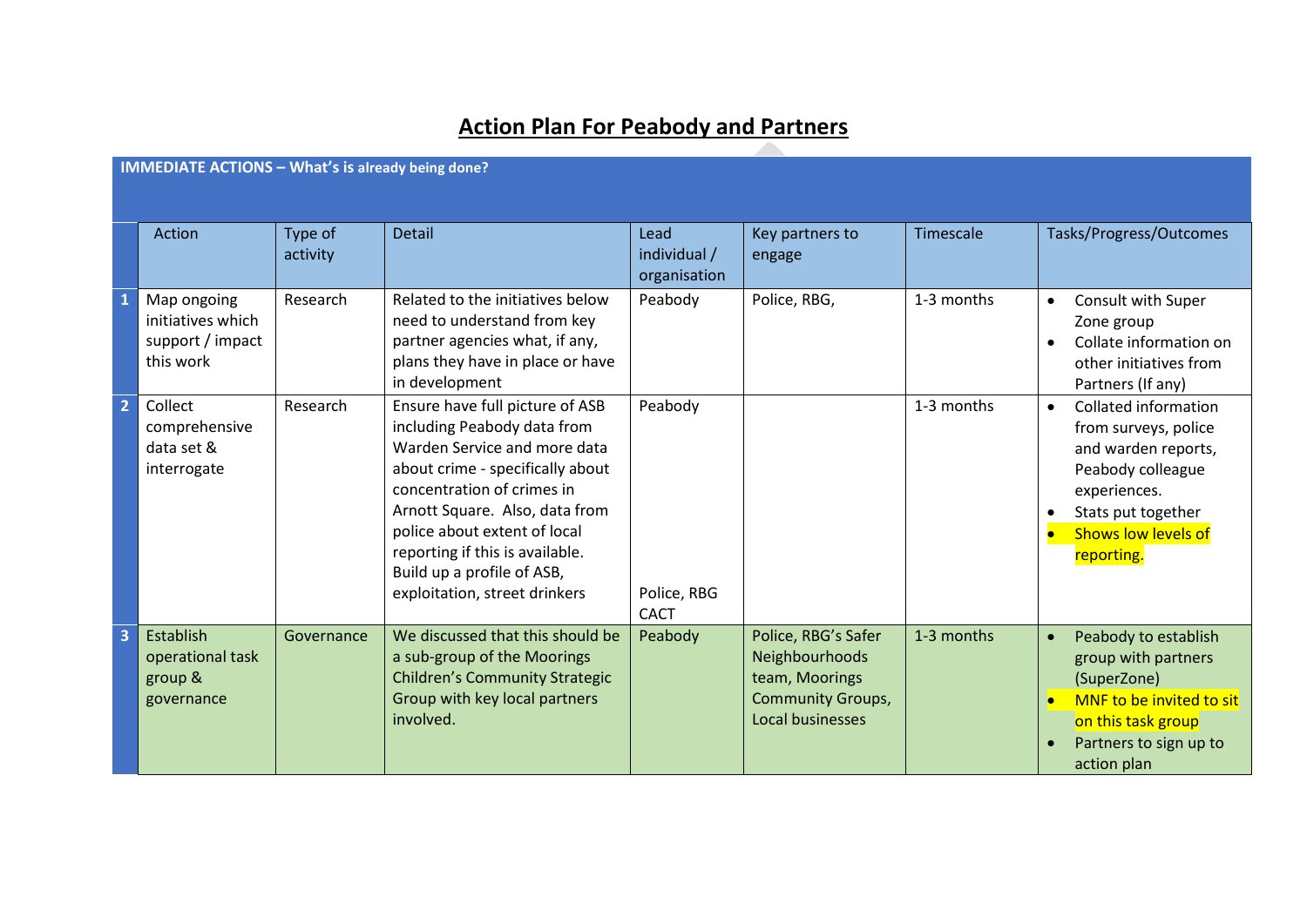|                | Develop<br>communications<br>plans around<br>work to improve<br>the environment<br>around Arnott<br>Close | Governance  | Need plan for this workstream,<br>to publicise the work, promote<br>residents' role in this, and<br>provide regular updates on<br>successes.                                 | Peabody<br>/RBG           | <b>Moorings</b><br>Neighbourhood<br>Forum, Other local<br>groups | 1-3 months for<br>plan<br>3-12 for<br>execution              | Peabody to draw up<br>$\bullet$<br>comms plan with<br>partners<br><b>Direct input from MNF</b><br>$\bullet$                                                         |  |
|----------------|-----------------------------------------------------------------------------------------------------------|-------------|------------------------------------------------------------------------------------------------------------------------------------------------------------------------------|---------------------------|------------------------------------------------------------------|--------------------------------------------------------------|---------------------------------------------------------------------------------------------------------------------------------------------------------------------|--|
| 5              | Promote ways to<br>report crime and<br>ASB&<br>safeguarding<br>concerns to the<br>correct channels.       | Behaviour   | Establish guidance for: Peabody<br>staff, other staff working in the<br>area and local people for how to<br>report a crime. Done in<br>cooperation with the Police SNT       | Peabody /<br>Police / RBG | <b>Community groups</b>                                          | 3 - 6 months                                                 | Linked into comms plan<br>$\bullet$<br>Peabody to work on<br>$\bullet$<br>improving channels<br><b>Role for MNF to</b><br>$\bullet$<br>promote in the<br>community. |  |
| $6\phantom{1}$ | Improve CCTV                                                                                              | Maintenance | Review CCTV - Undertake audit<br>of current CCTV and develop<br>proposal for improving and<br>access to recordings and budget                                                | Peabody                   | RBG's Safer<br>Neighbourhoods<br>team, Police,                   | 1-3 months for<br>assessment<br>3-12 months for<br>improving | NS, Fixed CCTV<br>$\bullet$<br>Can we update to be<br>remote access?<br>Will this be picked up<br>$\bullet$<br>by Social Club<br>Improvements                       |  |
|                | <b>Review and fix</b><br>existing lighting<br>in Arnott Close                                             | Maintenance | Lighting survey required by<br><b>Asset Management Team to</b><br>establish what lights need fixing<br>on Peabody land.<br>RBG to raise repairs for lights on<br>their land. | Peabody/RBG               | <b>RBG/MNF</b>                                                   | 1-3 months for<br>assessment                                 | Update from AM.<br>$\bullet$<br><b>Explore night walk with</b><br><b>MNF &amp; other partners</b><br>including RBG & SNT                                            |  |
|                |                                                                                                           |             |                                                                                                                                                                              |                           |                                                                  |                                                              |                                                                                                                                                                     |  |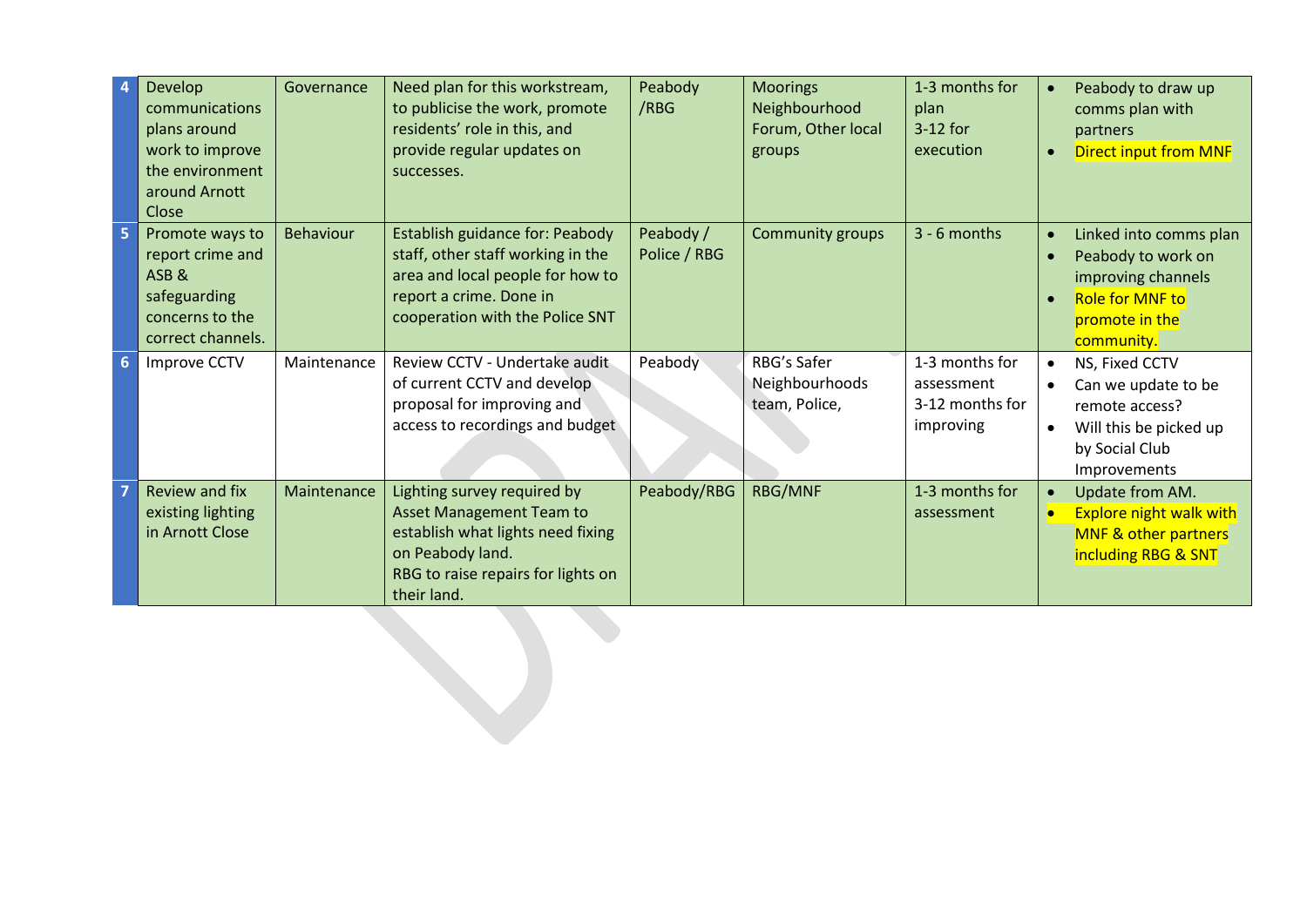**MEDIUM TERM ASPIRATIONS – What are we planning to do with partners in near future?**

| Action                                                                                             | Type of                      | <b>Detail</b>                                                                                                                                                  | Lead         | Key partners to    | Timescale   | Tasks/Progress/Outcomes                                                                                        |
|----------------------------------------------------------------------------------------------------|------------------------------|----------------------------------------------------------------------------------------------------------------------------------------------------------------|--------------|--------------------|-------------|----------------------------------------------------------------------------------------------------------------|
|                                                                                                    | activity                     |                                                                                                                                                                | individual / | engage             |             |                                                                                                                |
|                                                                                                    |                              |                                                                                                                                                                | organisation |                    |             |                                                                                                                |
| Assess need for<br>more lighting                                                                   | Improvements                 | Is lighting adequate - assess<br>whether there is need for more<br>lighting.                                                                                   | Peabody/RBG  | RBG/MNF            | 3-12 months | Undertake once<br>$\bullet$<br>current lights are fixed<br>Social Club lights may<br>$\bullet$<br>improve this |
| Improve signage                                                                                    | Public realm                 | Need to design sign(s) and                                                                                                                                     | Peabody      | Address as part of | 3-12 months | Once CCTV is in full                                                                                           |
| about CCTV                                                                                         | improvements                 | have printed and fixed                                                                                                                                         |              | improving the CCTV |             | working order                                                                                                  |
| Introduce<br>preventative<br>measures to stop<br>children getting<br>on former social<br>club roof | Public realm<br>improvements | Will be picked up as part of the<br>improvements to the social<br>club                                                                                         | Peabody      | Police             | 1-3 months  | Update on the plans<br>$\bullet$<br>specifically linked to<br>security. (LINK HERE)                            |
| Engage with<br>owner of building<br>behind shops<br>where Fabulous<br>Tots Nursery is<br>based     | Public realm<br>improvements | Build better understanding of<br>what services are delivered<br>from there, any support they<br>may need from Peabody.<br>Understand what future plans<br>are. | Peabody      | Church and nursery | 3-12 months | Engage with owner of<br>building behind shops<br>where Fabulous Tots<br>Nursery is based                       |

 $\overline{\phantom{m}}$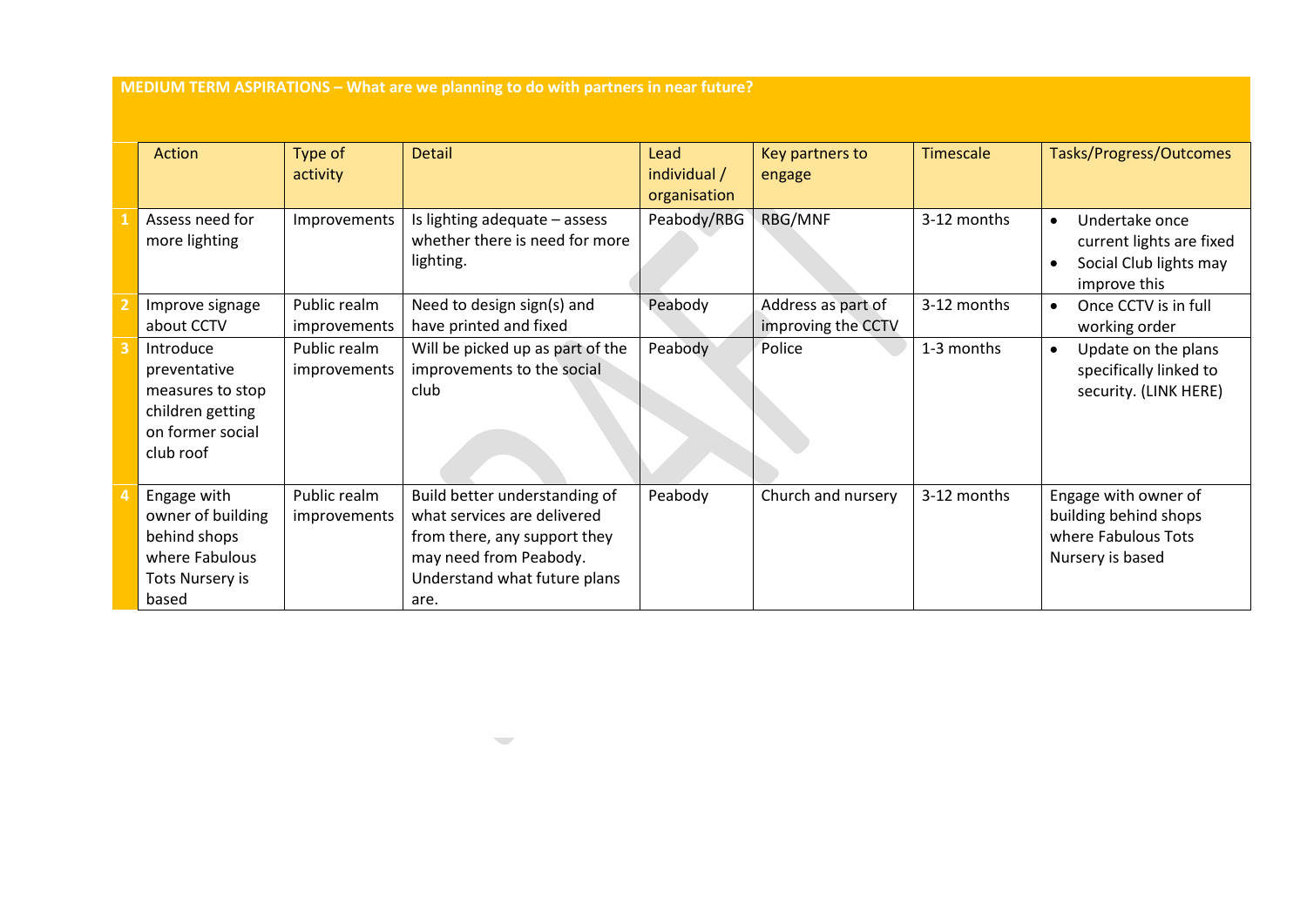**LONG TERM ASPIRATIONS – What do we hope to achieve in the long term with partners?** Type of activity Detail Lead individual / organisation Key partners to engage Timescale Tasks/Progress/Outcomes **1** Tackle street drinking / drug taking Behaviour  $\vert$  Explore how to tackle this, e.g. with Police what powers are available? What support is available via Drug and Alcohol teams Peabody, Local Shops, RBG 3-6 • Partnership with Police • Explore a PSPO – Can we gather evidence? • Linked with crime reporting • Possible support from RBG Community Safety Team **2** Improving area outside Christian Life Centre (CLC) Public realm improvements CLC lease this space from Peabody. Explore potential to do something together e.g. funding for planters. Peabody/RBG CLC 1-3 months for assessment 3- 12 months for improving • Peabody to initiate conversation with CLC • Super Zone group to assist • Is there a role for M<sub>NF?</sub> **3** Improving the area behind the shops Public realm improvements This is RBG land. Discussion held about a joint bid to the GGF but did not progress. Possible role for MNF to engage directly with RBG RBG Peabody 1-3 months for assessment 3-12 months for improving • Part of SuperZone? • Can immediate issues, such as rubbish etc be picked up? • MNF to liaise and influence RBG **4** Shop front improvements Working with local traders Explore potential to improve shop fronts in short / long term Peabody Shop owners, RBG 1-3 months for assessment 3-12 months for improving **5** Longer term improvements Working with local traders Discussion to happen about the long-term aspiration for Arnott Peabody  $\vert$  All partners  $\vert$  3-12 months  $\vert \cdot \vert$  MNF to work on inclusion of Arnott

Close in

Neighbourhood Plan

Sq. Involve the MNF as this

of whole strip of

shops